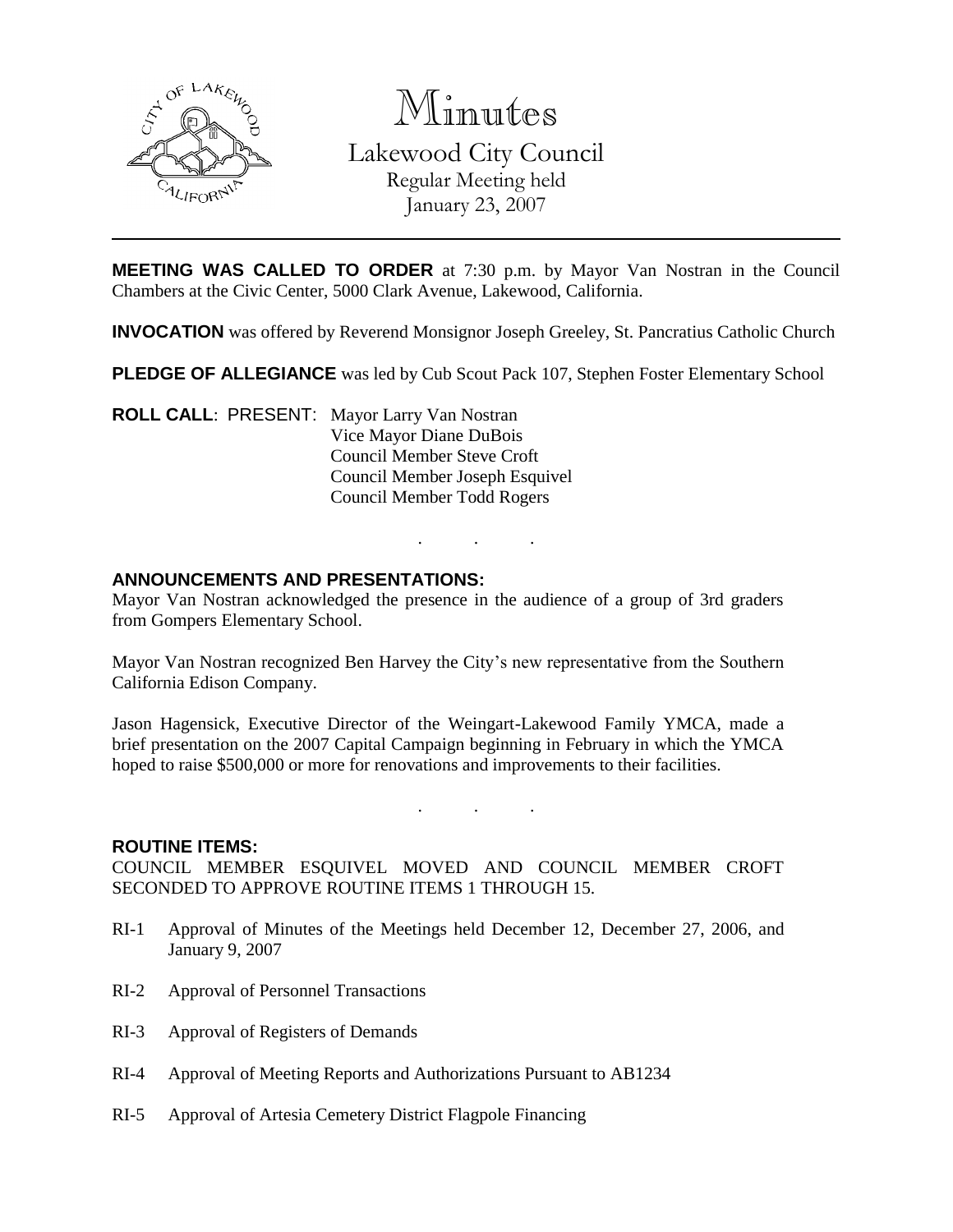City Council Minutes January 23, 2007 Page 2

### **ROUTINE ITEMS:** Continued

- RI-6 RESOLUTION NO. 2007-1; A RESOLUTION OF THE CITY COUNCIL OF THE CITY OF LAKEWOOD ADOPTING THE 2006 EDITION OF THE STANDARD PLANS FOR PUBLIC WORKS CONSTRUCTION
- RI-7 Approval of Professional Services Agreement for SCADA Control Systems
- RI-8 Approval of Enterprise Resource Planning System Implementation and Financial Management Temporary Staffing
- RI-9 Acceptance of Notice of Completion for Public Works Project No. 06-3, Watermain Replacement 2006, T.A. Rivard, Inc.
- RI-10 Acceptance of Notice of Completion for Public Works Project No. 05-10A, Weingart Senior Center Roofing and Skylight Improvements, Best Roofing & Waterproofing, Inc.
- RI-11 Acceptance of Notice of Completion for Public Works Project No. 06-11, Centre Ceiling Replacement, Creative Ceiling Solutions
- RI-12 Acceptance of Notice of Completion for Public Works Project No. 05-11, Mayfair Gamecourt Improvements, D&J Foothill Electrical Contractors, Inc.
- RI-13 Approval of Monthly Report of Investment Transactions
- RI-14 Approval of Quarterly Schedule of Investments
- RI-15 Review of City Investment Policy

UPON ROLL CALL VOTE, THE MOTION WAS APPROVED:

AYES: COUNCIL MEMBERS: Esquivel, DuBois, Rogers, Croft and Van Nostran NAYS: COUNCIL MEMBERS: None

# **1.1 • AWARD OF BID FOR PUBLIC WORKS PROJECT NO. 06-10, McCORMICK POOL REPLASTERING AND EQUIPMENT UPGRADE PROJECT**

. . .

Director of Public Works Lisa Rapp gave a report based on the memo contained in the agenda and stated two bids had been received for the pool replastering and chemical equipment upgrade of the Pat McCormick Pool at Bolivar Park. It was the recommendation of staff that the City Council: adopt the plans, specifications and working details for the project; award a contract to the low bidder, Condor, Inc., in the amount of \$128,800; authorize staff to approve a cumulative total of change orders, as necessary, not to exceed \$13,000; and to appropriate an additional \$38,000 from the General Fund to the project account.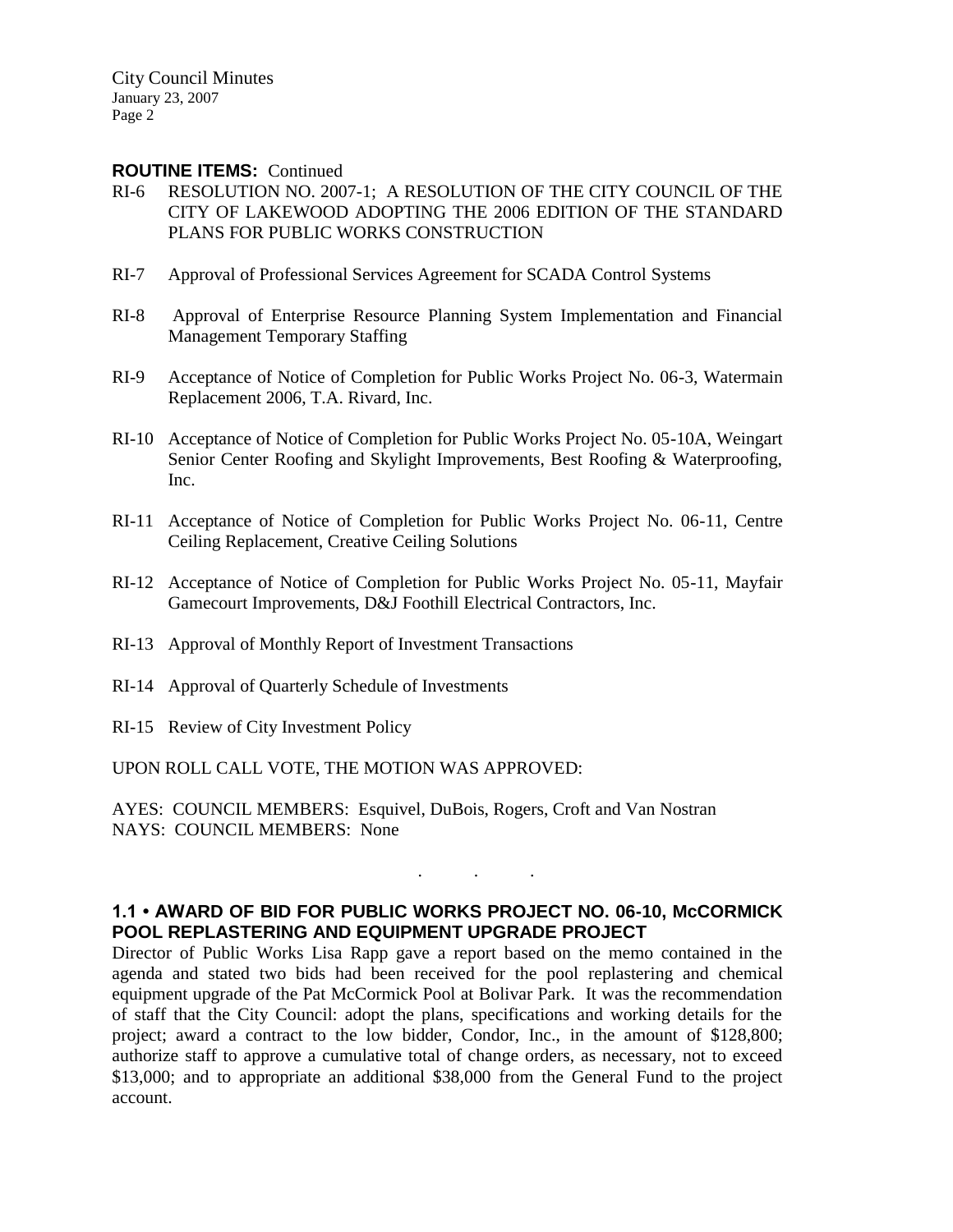### **1.1 • AWARD OF BID FOR PUBLIC WORKS PROJECT NO. 06-10, McCORMICK POOL REPLASTERING AND EQUIPMENT UPGRADE PROJECT** - Continued

Responding to a question from Council Member Croft, Ms. Rapp stated that the new chemical equipment was necessary due to the composition of the water serving the park.

In response to a question from Council Member Rogers, Ms. Rapp advised that the reason both bids were over the engineer's estimate was due to the increase in market prices over the course of the year since the estimate had been prepared.

Mayor Van Nostran opened the public hearing at 7:51 p.m. and called for anyone in the audience wishing to address the City Council on this matter. There was no response.

VICE MAYOR DUBOIS MOVED AND COUNCIL MEMBER ESQUIVEL SECONDED TO CLOSE THE PUBLIC HEARING AND ADOPT RECOMMENDATIONS 1 THROUGH 4. UPON ROLL CALL VOTE, THE MOTION WAS APPROVED:

AYES: COUNCIL MEMBERS: Esquivel, DuBois, Rogers, Croft and Van Nostran NAYS: COUNCIL MEMBERS: None

# **1.2 • AWARD OF BID FOR PUBLIC WORKS PROJECT NO. 07-3, WATERMAIN REPLACEMENT - 2007**

. . .

The Director of Public Works made a presentation based on the memo contained in the agenda and reported sixteen bids had been received for the installation of about 2.5 miles of water mains in residential streets bounded by Carson Street, Harvey Way, Nipomo and Stevely Avenues. The work was scheduled to commence in February and be completed in July. It was the recommendation of staff that the City Council: adopt the plans, specifications and working details for the project; award a contract to the low bidder, T. A. Rivard, Inc., in the amount of \$1,260,900; authorize staff to approve a cumulative total of change orders, as needed, no to exceed \$125,000; and appropriate \$345,000 from the Water Fund to the project account.

Noting the favorable bid price, Mayor Van Nostran inquired about the cause. Water Resources Director Jim Glancy stated that while the general rule of thumb for water main replacement projects was about \$1 million per mile, the good bid in this case was most likely due to the competition of so many bidders.

Mayor Van Nostran opened the public hearing at 7:54 p.m. and called for anyone in the audience wishing to address the City Council on this matter. There was no response.

COUNCIL MEMBER ROGERS MOVED AND COUNCIL MEMBER CROFT SECONDED TO CLOSE THE PUBLIC HEARING AND APPROVE STAFF'S RECOMMENDATIONS. UPON ROLL CALL VOTE, THE MOTION WAS APPROVED:

AYES: COUNCIL MEMBERS: Esquivel, DuBois, Rogers, Croft and Van Nostran NAYS: COUNCIL MEMBERS: None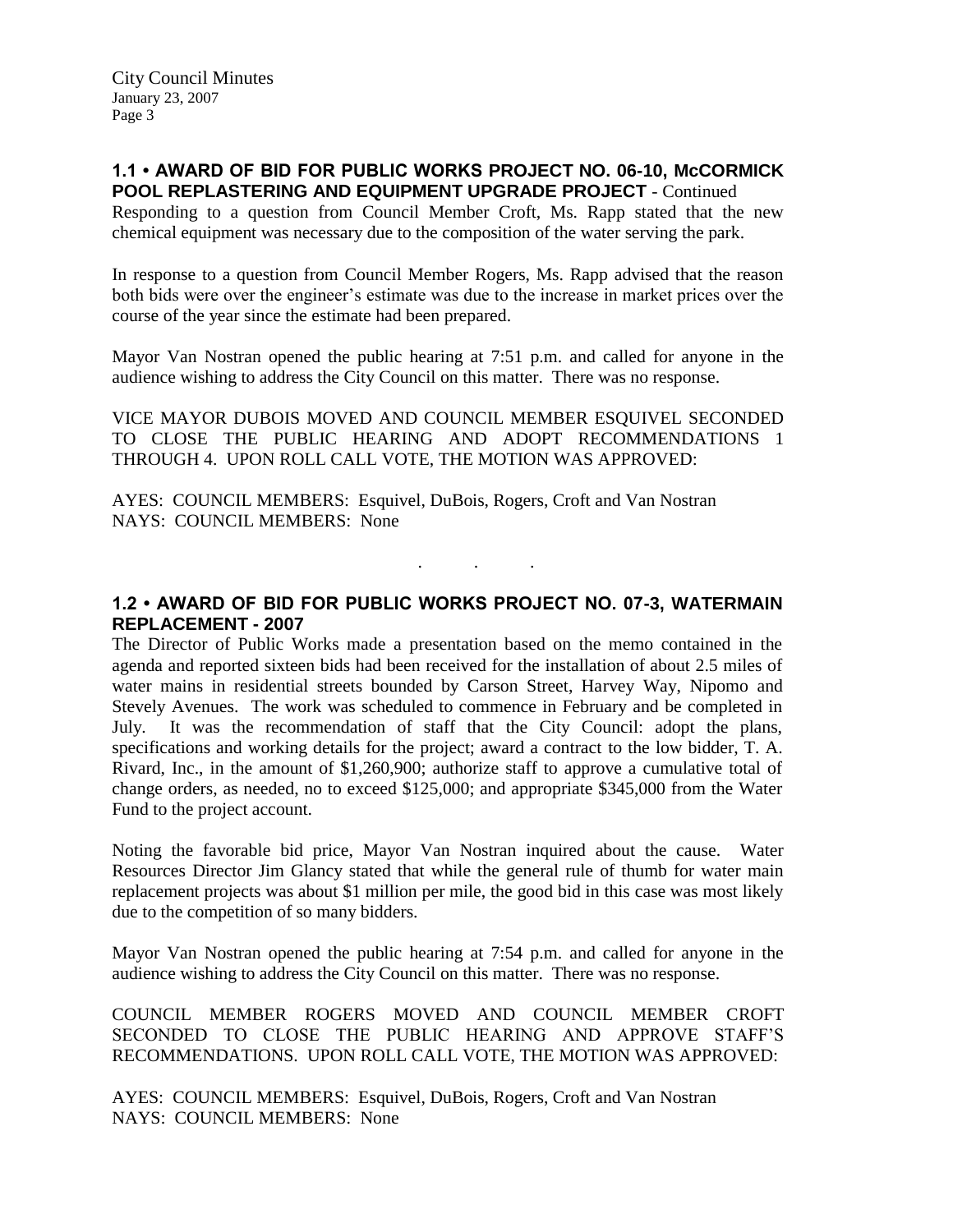City Council Minutes January 23, 2007 Page 4

## **2.1 • FRONT YARD SETBACKS IN THE M-F-R (MULTIPLE FAMILY RESIDENTIAL) ZONE**

Mayor Van Nostran advised that the proposed ordinance was presented for second reading and adoption.

ORDINANCE NO. 2006-12; AN ORDINANCE OF THE CITY COUNCIL OF THE CITY OF LAKEWOOD AMENDING SECTION 9460 OF THE LAKEWOOD MUNICIPAL CODE PERTAINING TO FRONT YARD SETBACKS IN THE MFR ZONE was read by title by the City Clerk.

COUNCIL MEMBER ROGERS MOVED AND VICE MAYOR DUBOIS SECONDED TO WAIVE FURTHER READING OF ORDINANCE NO. 2006-12. UPON ROLL CALL VOTE, THE MOTION WAS APPROVED:

AYES: COUNCIL MEMBERS: Esquivel, DuBois, Rogers, Croft and Van Nostran NAYS: COUNCIL MEMBERS: None

VICE MAYOR DUBOIS MOVED AND COUNCIL MEMBER ESQUIVEL SECONDED TO ADOPT ORDINANCE NO. 2006-12. UPON ROLL CALL VOTE, THE MOTION WAS APPROVED:

. . .

AYES: COUNCIL MEMBERS: Esquivel, DuBois, Rogers, Croft and Van Nostran NAYS: COUNCIL MEMBERS: None

### **3.1 • AMENDMENTS TO HOME INVESTMENT PARTNERSHIP PROGRAM**

Community Development Director Jack Gonsalves made a presentation based on the memo in the agenda and reported that staff had met with State representatives for the Home Investment and Partnership Program (HOME) to discuss possible changes to the program that could generate more interest in the community. One part of the program provided qualified applicants' loans up to \$75,000 to perform substantial rehabilitation to their properties, but had previously been available only in restricted areas. A proposed new component would offer "gap" financing for first-time homebuyers. Since funding through the HOME Program was limited, it was proposed that this be considered Phase I, with a Phase II to be developed utilizing other funding sources. It was the recommendation of staff that the City Council authorize the expansion of the program boundaries to a city-wide basis, and to authorize the initiation of a HOME funded First-Time Homebuyer Assistance program.

VICE MAYOR DUBOIS MOVED AND COUNCIL MEMBER ROGERS SECONDED TO APPROVE STAFF'S RECOMMENDATION. UPON ROLL CALL VOTE, THE MOTION WAS APPROVED:

AYES: COUNCIL MEMBERS: Esquivel, DuBois, Rogers, Croft and Van Nostran NAYS: COUNCIL MEMBERS: None

. . .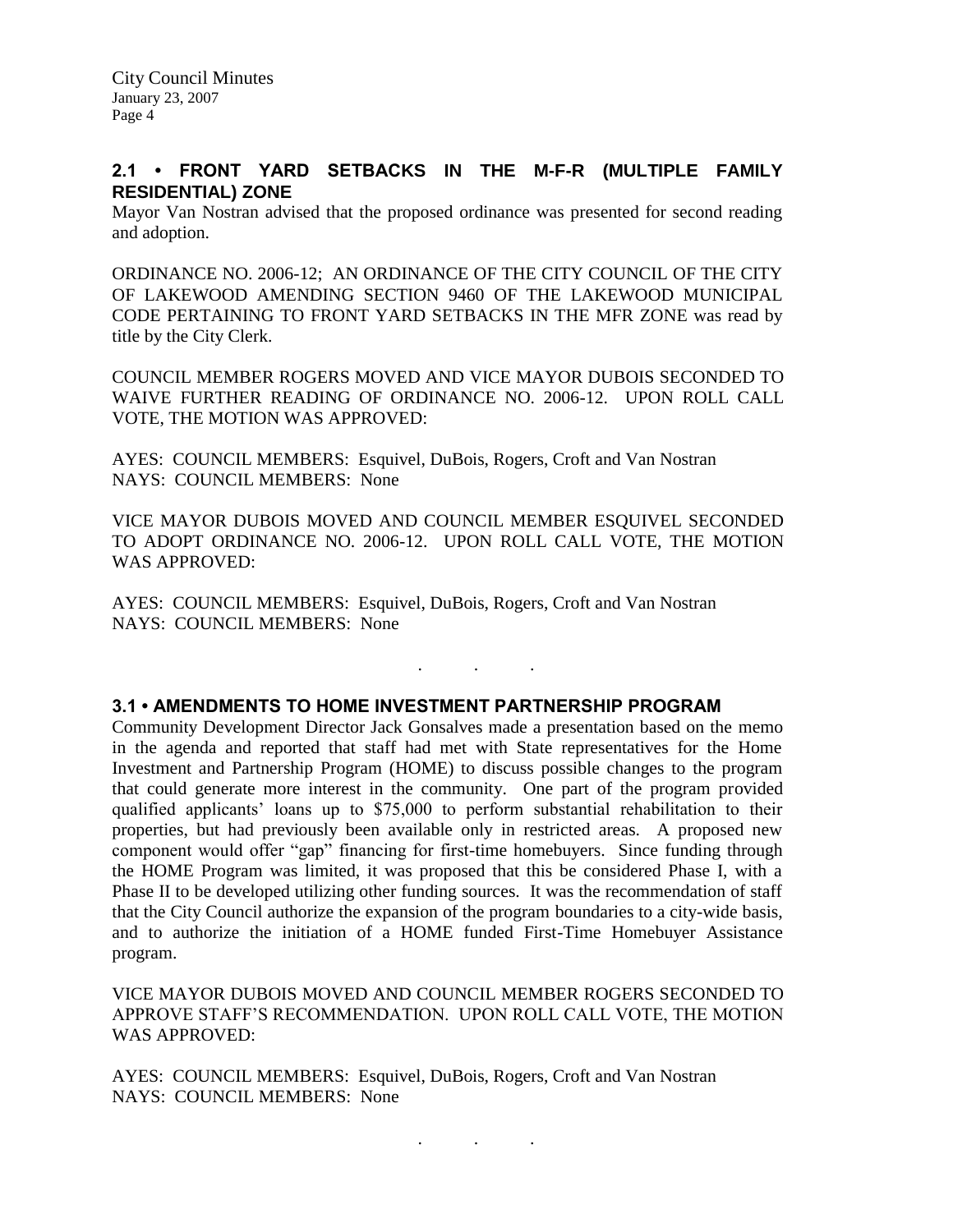# **3.2 • SR 91/I 605 MAJOR CORRIDORS STUDY MEMORANDUM OF UNDERSTANDING**

The Director of Community Development gave a presentation based on the memo in the agenda and stated that the City, along with other impacted cities, had previously participated in a Needs Assessment Study of State Route 91 and Interstate 605 through the Gateway Cities Council of Governments. Proposed at this time was a Major Corridor Study, which could be used to assist in obtaining Federal funding. It was the recommendation of staff that the City Council approve participation in the Memorandum of Understanding for the preparation of a Major Corridor Study, and appropriate \$11,000 of AB2766 funds and \$9,000 from the General Fund for the assessment.

Vice Mayor DuBois stated that she had been part of the COG committee that reviewed this issue and that the need for action to alleviate future freeway congestion was urgent.

Responding to a question from Council Member Croft, Mr. Gonsalves stated that there was no completion date yet available. He noted that the Major Corridor Study done on the 710 freeway had taken several years to complete.

VICE MAYOR DUBOIS MOVED AND COUNCIL MEMBER ESQUIVEL SECONDED TO APPROVE STAFF'S RECOMMENDATION. UPON ROLL CALL VOTE, THE MOTION WAS APPROVED:

AYES: COUNCIL MEMBERS: Esquivel, DuBois, Rogers, Croft and Van Nostran NAYS: COUNCIL MEMBERS: None

## **3.3 • WEST SAN GABRIEL RIVER PARKWAY NATURE TRAIL - PHASE II, NOTICE OF COMPLETION FOR PUBLIC WORKS PROJECT NO. 06-6, BELAIRE-WEST LANDSCAPE, INC.**

. . .

The Director of Public Works displayed slides and gave a brief presentation based on the memo in the agenda. She reported that Phase II of the West San Gabriel River Parkway Nature Trail was complete. She noted that staff was requesting an extension of the contract retention period to extend the plant maintenance period. It was the recommendation of staff that the City Council authorize the extension of the contract retention period to March 22, 2007, and accept the work of Belaire-West Landscape, Inc. in the final contract amount of \$468,621.20.

Director of Recreation and Community Services Lisa Litzinger displayed slides and made a brief presentation on the activities planned for opening day of Phase II of the Nature Trail. The opening was scheduled for Saturday, February 3rd and would coincide with Earth Day activities.

COUNCIL MEMBER ROGERS MOVED AND VICE MAYOR DUBOIS SECONDED TO APPROVE STAFF'S RECOMMENDATIONS.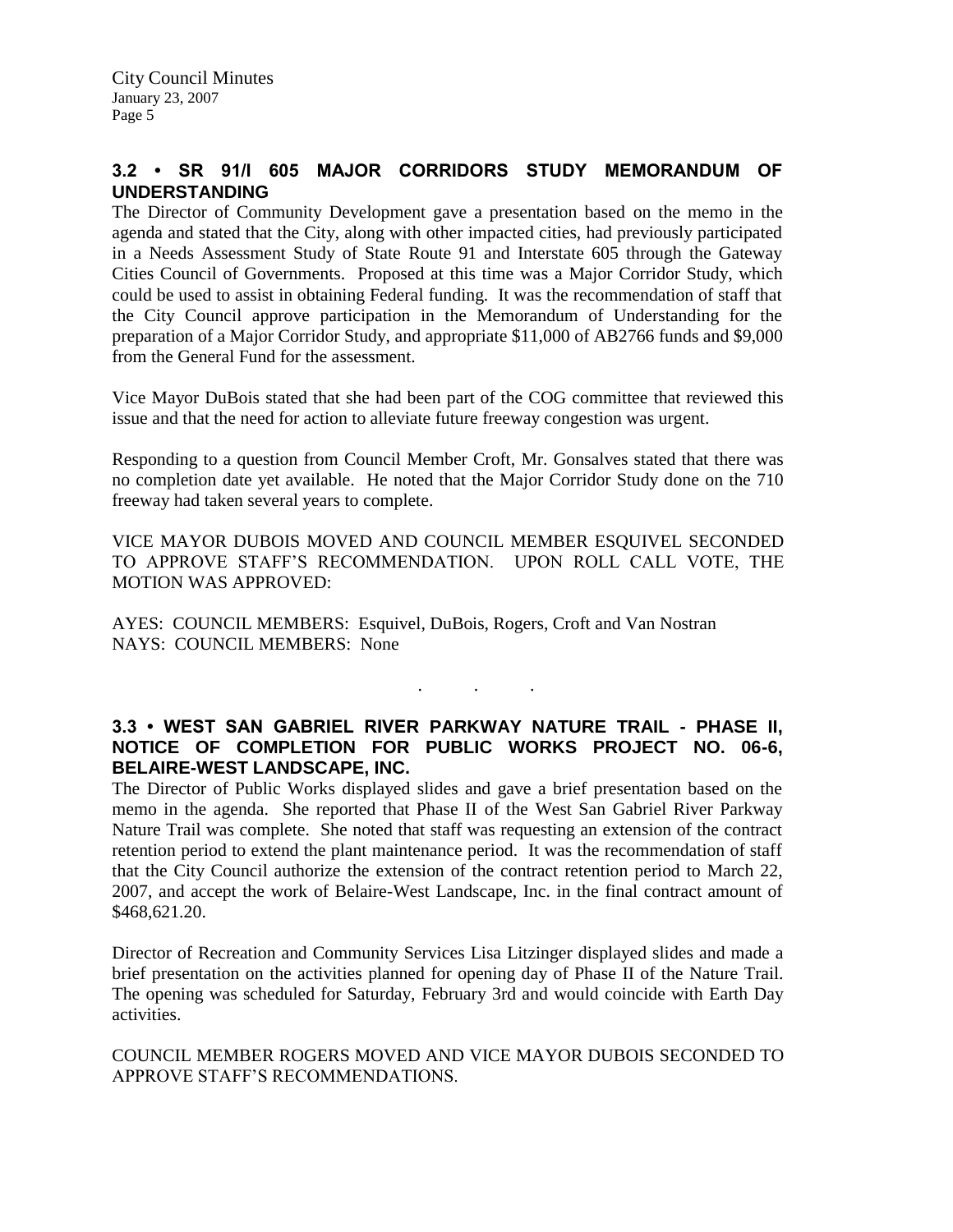**3.3 • WEST SAN GABRIEL RIVER PARKWAY NATURE TRAIL - PHASE II** – Cont. UPON ROLL CALL VOTE, THE MOTION WAS APPROVED:

AYES: COUNCIL MEMBERS: Esquivel, DuBois, Rogers, Croft and Van Nostran NAYS: COUNCIL MEMBERS: None

## **3.4 • AGREEMENT WITH L. A. COUNTY METROPOLITAN TRANSPORTATION AUTHORITY FOR BUS SHELTER IMPROVEMENTS GRANT APPLICATION**

. . .

The Director of Public Works made a presentation based on the memo in the agenda and stated that through the efforts of Lakewood's Congressional Representative Linda Sanchez, the City had been allocated funding for bus stop improvements, including benches, trash cans, canopies and solar lighting units. To obtain the funding, it was necessary for the City to enter into an agreement with the Los Angeles County Metropolitan Transportation Authority. It was the recommendation of staff that the City Council authorize the execution of an agreement with the Los Angeles County Metropolitan Transportation Authority.

In response to an inquiry from Mayor Van Nostran, Ms. Rapp stated the locations for the new furnishings would be determined by ridership and would be spread throughout the City.

COUNCIL MEMBER CROFT MOVED AND VICE MAYOR DUBOIS SECONDED TO APPROVE STAFF'S RECOMMENDATION. UPON ROLL CALL VOTE, THE MOTION WAS APPROVED:

AYES: COUNCIL MEMBERS: Esquivel, DuBois, Rogers, Croft and Van Nostran NAYS: COUNCIL MEMBERS: None

## **3.5 • CHANGE ORDER FOR PUBLIC WORKS PROJECT NO. 05-6, LAKEWOOD SHERIFF STATION EXPANSION, SERVICE GARAGE AND SERVICE GARAGE START-UP COSTS**

. . .

The Director of Public Works gave a report based on the memo contained in the agenda and stated that Phase 1 of the Lakewood Sheriff Station Expansion Project was nearly complete and Phase 2 ready to begin in early March. She reported that although at the time the project was bid there was not sufficient funding available for Phase 3, the Service Garage, that funding had since become available. She stated that a change order had been negotiated with the general contractor, Pinner Construction, for the Phase 3 work. She noted that Phase 2 of the project was scheduled for completion in September, with Phase 3 being completed in December, 2007. It was the recommendation of staff that the City Council approve an immediate change order with Pinner Construction in an amount not to exceed \$100,000, to begin the shop drawings and permit process for the service garage; and approve a change order to the contract in an amount not to exceed \$2,530,000 for construction of the service garage contingent upon County of Los Angeles final approval.